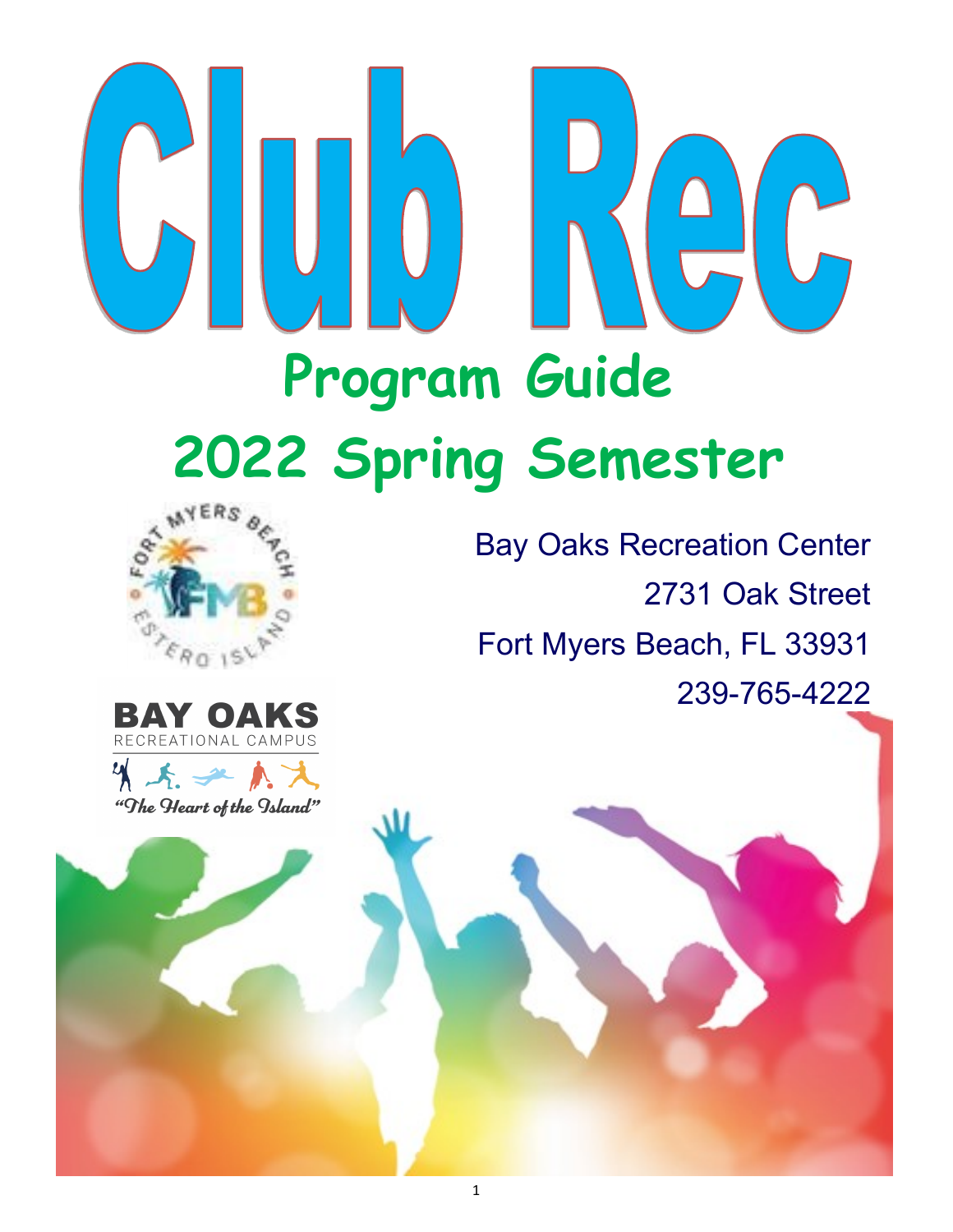# **—WHAT IS CLUB REC?—**

Club Rec is an after school program that provides a safe, structured, and fun place for your students to attend after school until as late as 6:00pm Monday-Friday. We offer a multitude of different activities that promote health and wellness, inclusion, teambuilding, creativity, and helps build long-lasting memories and friendships for years to come! Each week, students will participate in both indoor and outdoor group games, trips to the Fort Myers Beach pool, test out their STEM skills in our science and math kits, have quiet time for creative writing and journaling, and have an opportunity to join some of our Clubs specifically designed around all of their favorite activities.

# **— BAY OAKS MISSION STATEMENT—**

To create, provide, and sustain quality recreational and community experiences for all residents and visitors of The Town of Fort Myers Beach.

# **— BAY OAKS VISION STATEMENT—**

To provide exceptional programs, events and recreational opportunities that attract and delight all residents and visitors.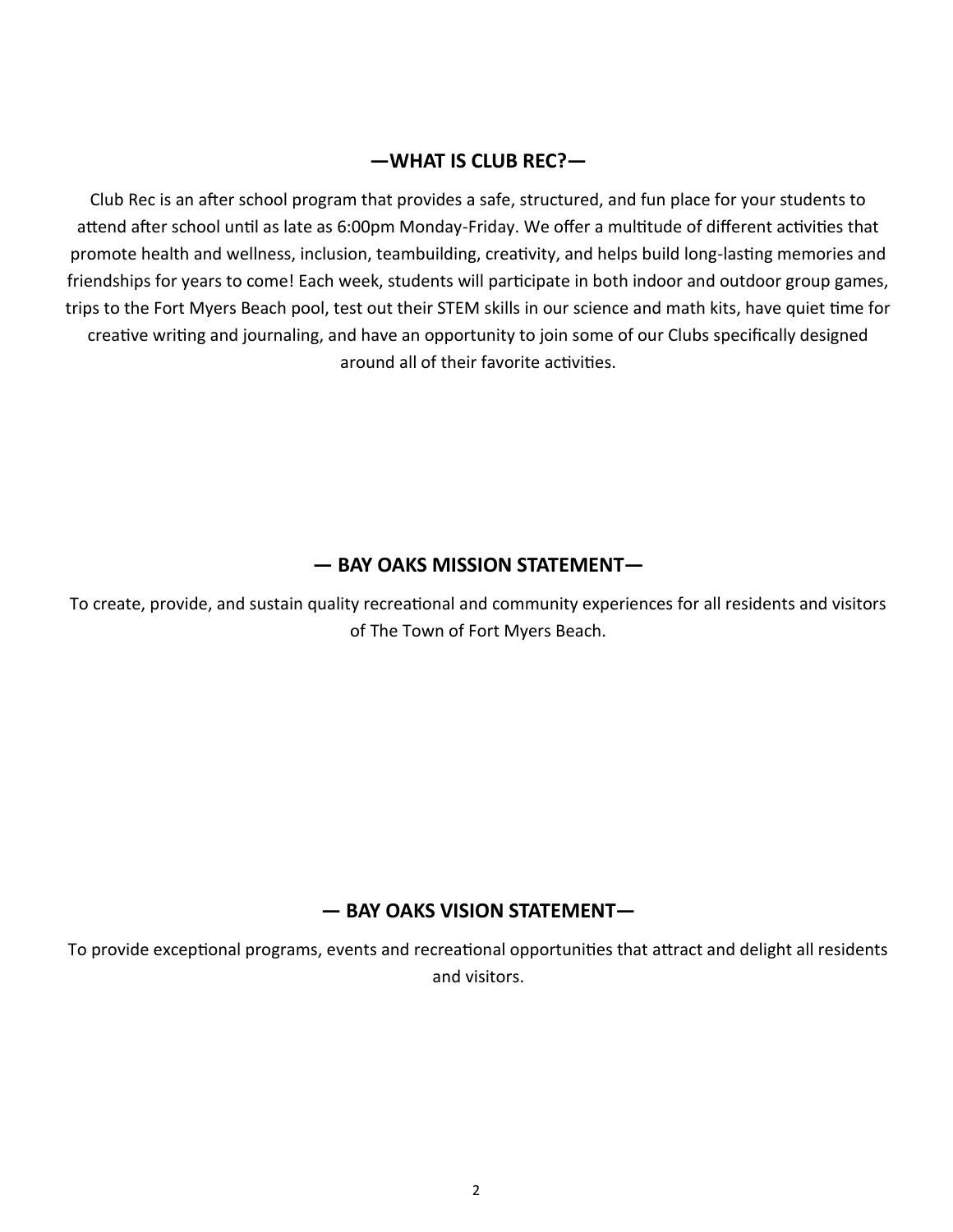# **Camper Conduct**

Bay Oaks Recreational Campus strives to provide an atmosphere that focuses around consistency, communication and the safety and well-being of each and every participant and staff member through the program and facility. To do this, that means an equal amount of respect will always be given to each participant by staff and that respect should expect to be returned to the staff. Appropriate behavior is the joint responsibility of the child, parent, and staff. Please review these rules with your child prior the first day of Club Rec:

1. **Participants are expected to listen to and respect camp counselors and staff.** Effective communication between everyone is essential—if there is a problem, voice your concern so we can solve it. Staff can work as mediators to help participants vocalize heir issues with other participants in a polite and effective way. Please encourage your child to speak to a staff member if they are having an issue.

2. **Bay Oaks will not tolerate any type of exclusion or bullying of any participants.** Our staff encourages the participants to reach out and make new friends each year. Participants in our program often form a strong bond with each other and create long lasting memories for years to come! Campers will treat others as they wish to be treated- with kindness and courtesy. Any teasing, bullying, picking on, or serious malicious physical harm caused to another participant may result is expulsion from the program.

3. **All children will be required to clean up after themselves.** We will participate in a lot of messy crafts and activities and part of participating in those crafts is assisting with set up and clean up. We will encourage all participants to clean up all of their own toys and crafts with the assistance of staff.

4. **HAVE FUN WHILE LEARNING!** Participants are enrolled in Club Rec to learn and have fun while getting a lot of exercise. Don't be afraid to try new games and keep a positive attitude at all times! If you see a friend who is struggling, offer words of encouragement and help them! We will be playing endless amounts of different games. It is very important to practice good sportsmanship at all times and to give an activity your best effort before saying "I can't" or "I don't want to".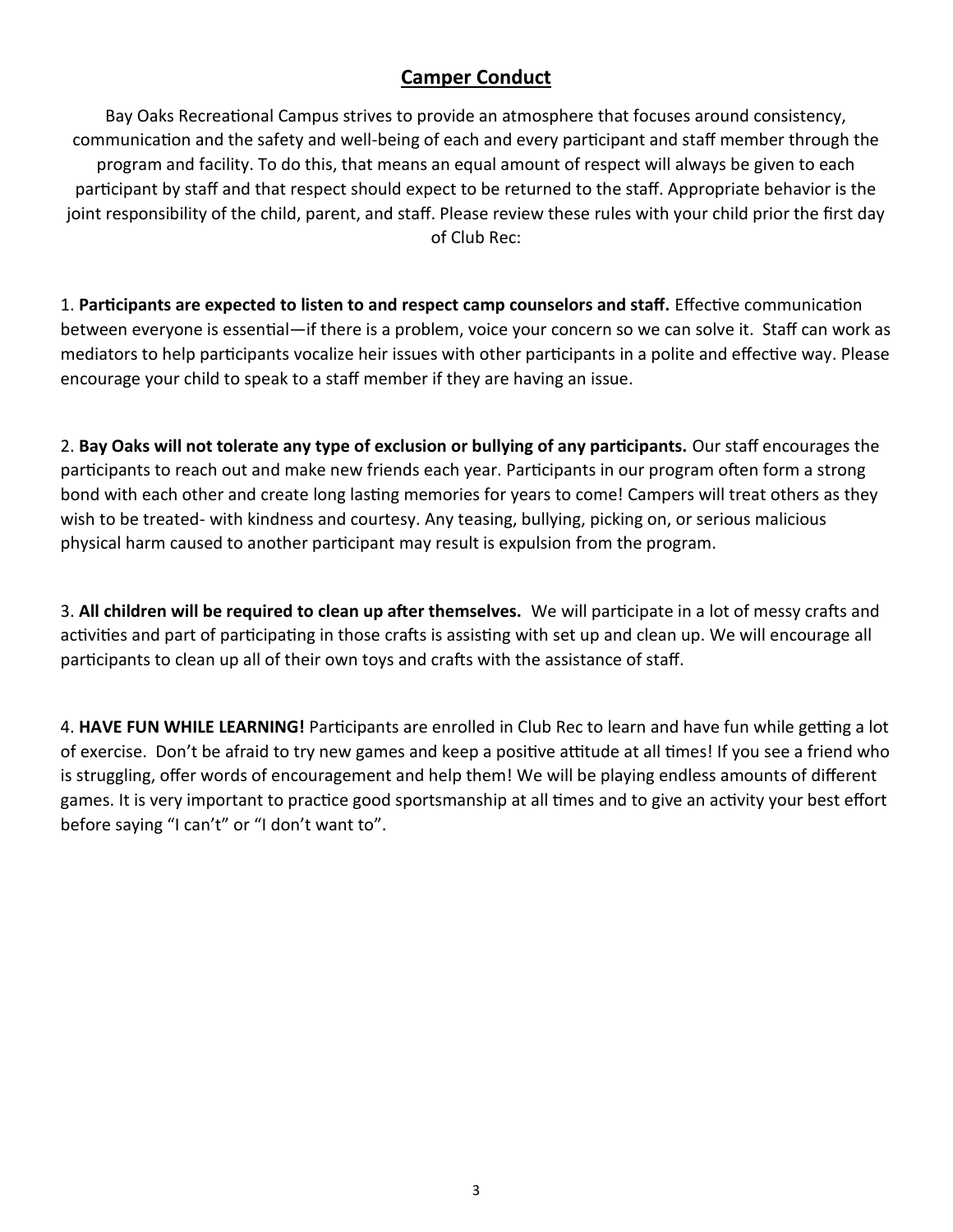## **—RESIDENCY—**

For residency purposes, if documenting an Estero Island address on a Youth Registration form, the following supplementary documentation will be required to show proof of residency to qualify resident pricing and resident priority registration. The following documentation must confirm the Estero Island address listed on the registration form.

- FPL or Utility Bill, OR
- 2019 Tax Bill, OR
- Mortgage/Rental Agreement greater than 6 months, AND
- a Driver's License to confirm Identity.

**With this documentation, Club Rec will be \$100/semester PER child.** 

**For any address that falls outside of the Estero Island jurisdiction cost will be \$135/semester per child.** 

### **—PARENTS—**

- The cost of Club Rec is \$100/resident and \$135/non-resident per semester. There are full and partial scholarships available based on household income. If you have questions—please contact Ahmad via email Ahmad.Sheffield@fmbgov.com or via phone 239-765-4222 .
- Students are required to wear closed toed shoes in order to participate in athletic and running games.
- Please read the Parent Policy Agreement in depth: including the Discipline policy, Late Fee/Late Pick-up policy and Cancellation/Refund policy. If you would like a copy of these policies, we will provide you with one.
- **Please ensure your child has a reusable water bottle every day for Club Rec. If you need one provided, please let us know.**
- Please label any items that your child brings to Club Rec. This includes lunchboxes, backpacks, water bottles. Please do not send your child with any toys or electronics of any kind to Club Rec. We understand that cell phones are a growing trend among younger kids, however; they are not permitted for use in this program. If you need to reach your child, please call the front desk and a staff member will connect you.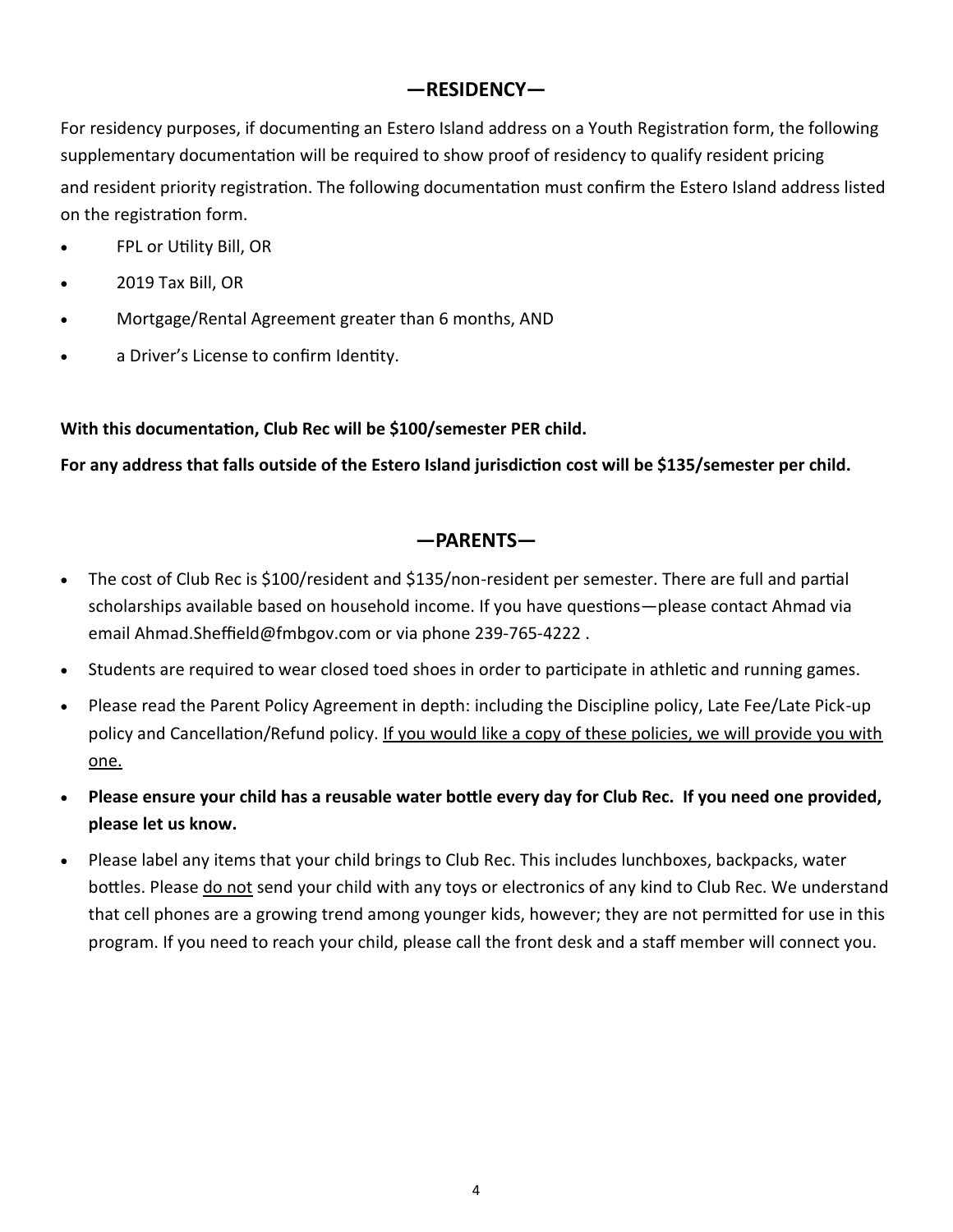# **Attendance:**

To best meet the needs of the community, participants are required to attend Club Rec if they attend school on the given day or have participated in online/distance learning school activities. By striving to attend Club Rec on a daily basis, this will allow us to have a full and robust program for participants. Absences are excused for illness, doctor visits, vacations and other related activities if communicated prior to the Youth Coordinator. If consistent absences are recorded or attendance is inconsistent, a parent phone conference will be requested by staff to determine the future participation in the program due to the popular demand of Club Rec at this time. It will be up to staff discretion whether or not the participant will be allowed to continue in the program.

# **Check in:**

Participants who are not dismissed from Beach School Elementary will be assigned a designated drop off time between 2:10pm-2:25pm. Pick up will take place at the roundabout. Parents/Guardians are required to wait while the student's temperature is documented.

Participants who attend class in person will be dismissed in small groups by their teachers and will be sent to their designated counselors for temperature taking.

Any child with a temperature of **100.3+** or higher will be removed from other program participants, and be required to be picked immediately.

# **Check Out:**

Parents can drive up to the facility and park in the parking spaces behind the building to enter Bay Oaks. Parents will be expected to have their ID on them. Staff will only release a child to a person that is on that child's Authorized Pick-Up Form. **Staff will confirm that a government issued photo ID matches the name listed on the child's registration form.**

Bay Oaks staff will not release a child to any persons who are not listed on the authorized pick-up form for any reason or any circumstance or any persons without a photo ID.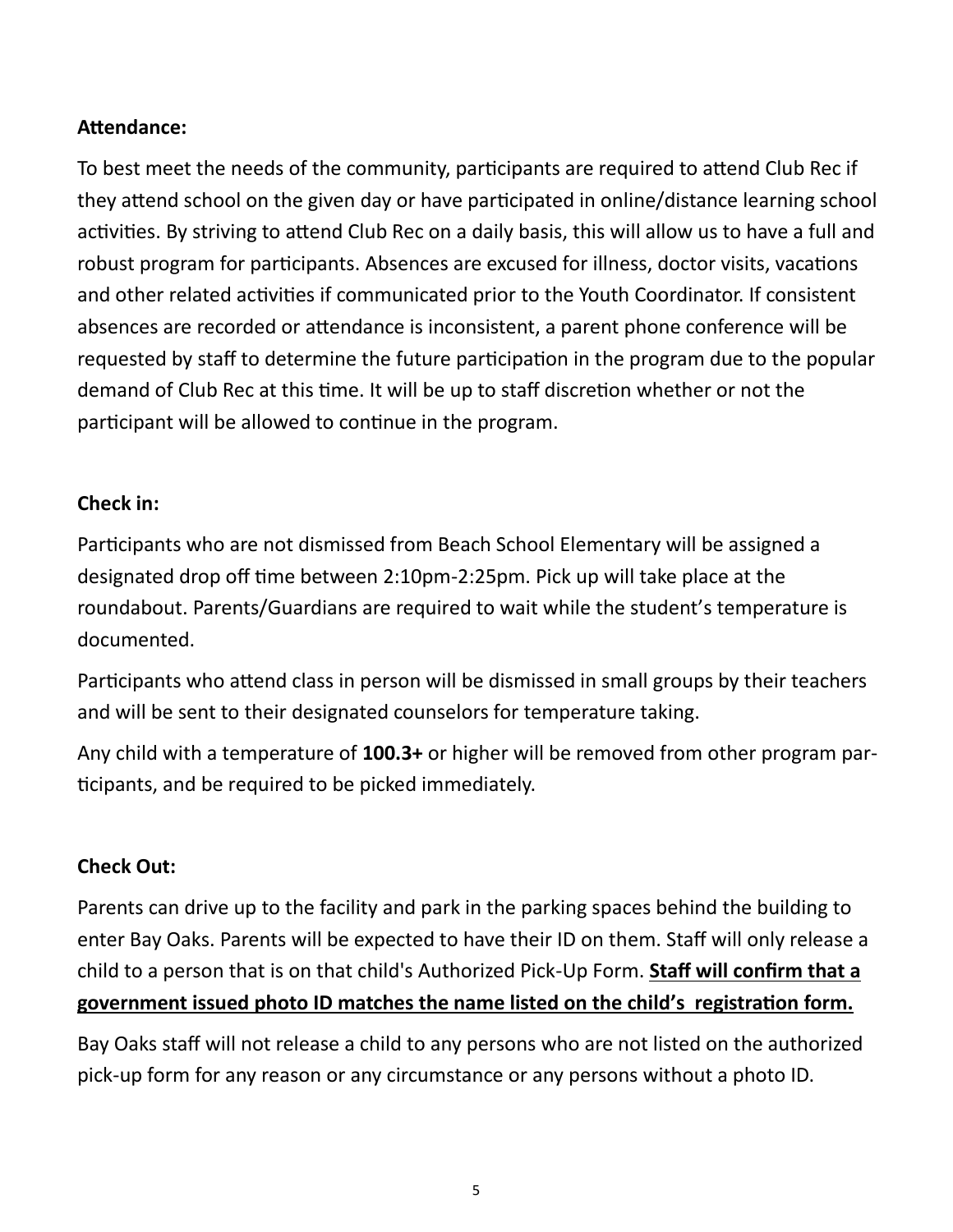# **Town of Fort Myers Beach Parent Policy Agreement**

#### **Discipline:**

The Town of Fort Myers Beach is committed to providing an environment that fosters the physical and emotional well-being of all program participants. Creating a safe, enjoyable environment is the responsibility of Parks & Recreation staff as well as program participants, and families. Discipline Actions are limited to: verbal warning, individual counseling, quiet time, redirecting, parent contact, written Incident Report, counseling by supervisor, suspension from program, and termination from program. All program sites are drug free and violence free. We expect all staff members, program participants, and families to be respectful of others and the property of others. Most discipline issues are minor and are easily resolved by the staff, the child, and parents. However, serious infractions may result in immediate suspension or termination from the program. Examples include but aren't limited to intentionally threatening/hurting others, bullying, intentionally leaving group without authorization, stealing, causing significant damage to property, or drug/weapon possession. Our discipline actions are meant to provide opportunities for children to learn responsibility and concern for others.

#### **Cancellation and Refund:**

Refunds, full or partial will not be made due to disciplinary suspensions, or expulsions. Cancellations may be made prior to the start of a session, however refunds will not be given once a session has already begun.

#### **Inclement Weather:**

Due to the safety of the participants of Club Rec members, parents and Bay Oaks staff, the Town of Fort Myers Beach reserves the right to delay, postpone or cancel Club Rec for any extended period of time due to inclement weather such as severe storms or hurricanes.

#### **Movies:**

ELEMENTARY CAMPS-Show G-Rated Movies and appropriate PG-Rated Movies. MIDDLE SCHOOL CAMPS-Show only G-Rated, PG-Rated and appropriate PG-13 Movies.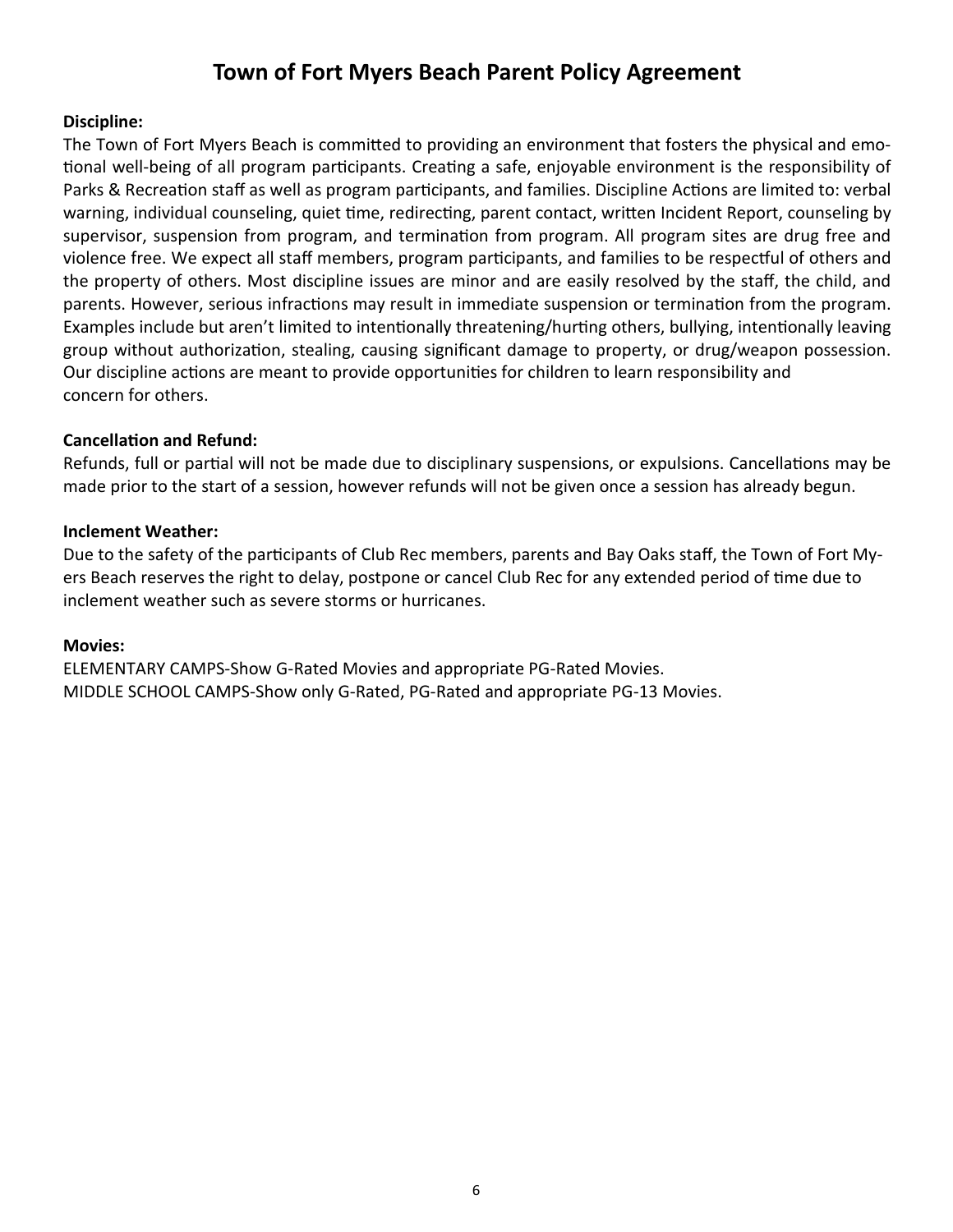# **Town of Fort Myers Beach Parent Policy Agreement**

#### **Late Pick-Up Policy:**

If at the program's close participants remain on-site, staff will attempt to contact the parent/guardian to pick up the child.

The parent/guardian will be charged a late pick-up fee of \$5 at the programs end time. Every 15 minutes another \$5 will be added.

If the parent/guardian refuses to pay, that child will not be allowed to continue to participate in camp until the fee has been paid.

If a parent/guardian knows they will be late, they should contact Fort Myers Beach Parks and Recreation Department at (239) 765-4222, as soon as possible to notify staff (**the late fee will not be waived**).

If a participant has not been picked up one hour after the program closes, the parent/guardian has not contacted the camp, and no other authorized person could be contacted to pick up the child, staff will contact the Lee County Sheriff's Office to come pick up the child and document the incident.

At no time will an employee of the Town of Fort Myers Beach Parks and Recreation Department transport a child home.

**After 3 Late Pick-Ups the Parks & Recreation Staff will determine if your child should be removed from the program.** 

**By signing below, I acknowledge and understand the above Town of Fort Myers Beach Parks and Recreation Parent Policies. This agreement will be valid through the duration of the program.**

\_\_\_\_\_\_\_\_\_\_\_\_\_\_\_\_\_\_\_\_\_\_\_\_\_\_\_\_\_ \_\_\_\_\_\_\_\_\_\_\_\_\_\_\_\_\_\_\_\_\_\_\_\_\_\_\_\_\_

**Child's name: \_\_\_\_\_\_\_\_\_\_\_\_\_\_\_\_\_\_\_\_\_\_\_\_ \_\_\_\_\_\_\_\_\_\_\_\_\_\_\_\_\_\_\_\_\_\_\_\_\_\_\_\_\_**

Printed Name of Parent/Guardian Signature of Parent/Guardian Date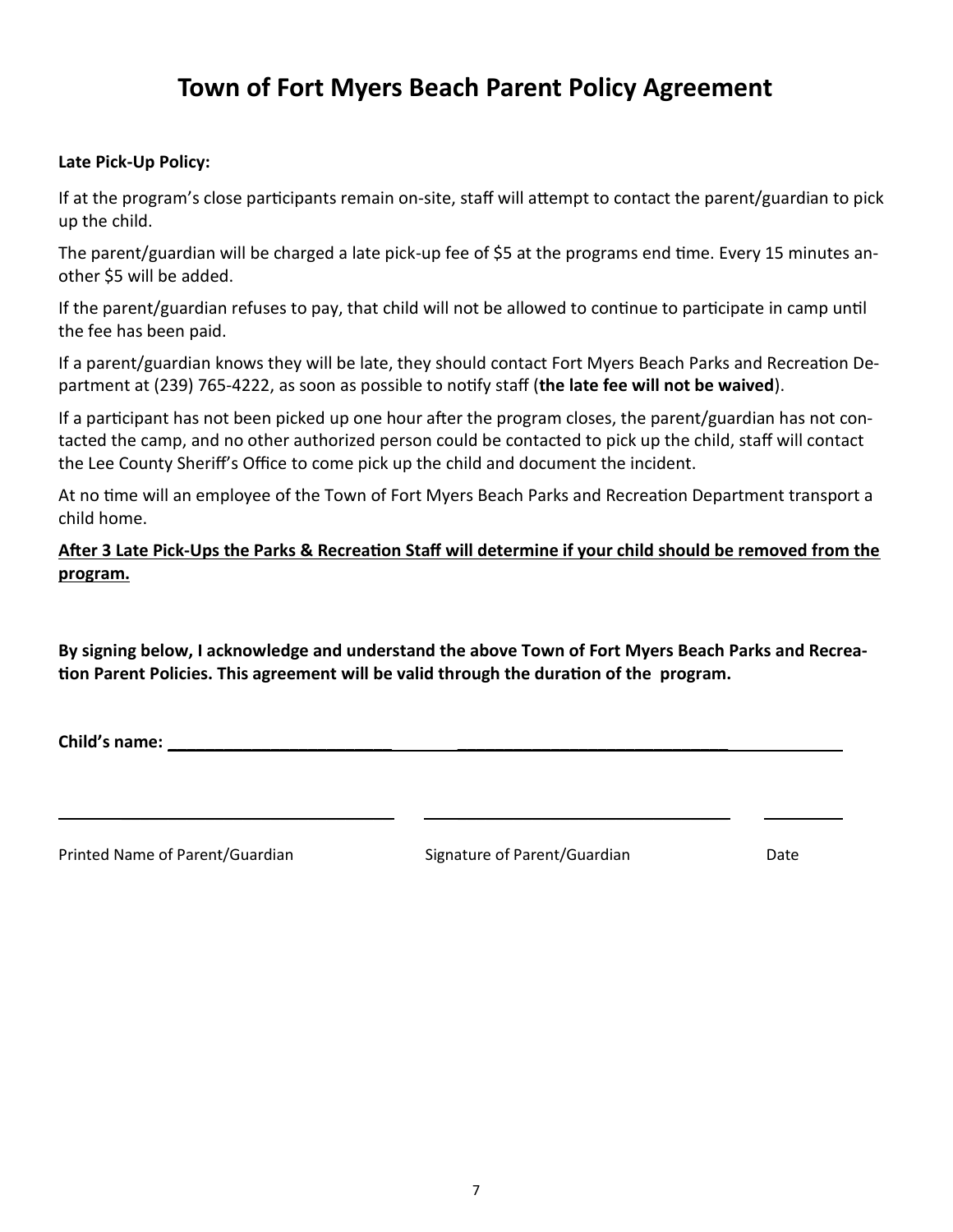# **Youth Application for Enrollment**

|                                                                                                                                                                                                                                                                                             |  |  |  |  |  | Date of Birth: Sex: Caracter Crade: |
|---------------------------------------------------------------------------------------------------------------------------------------------------------------------------------------------------------------------------------------------------------------------------------------------|--|--|--|--|--|-------------------------------------|
| <b>Student Information</b>                                                                                                                                                                                                                                                                  |  |  |  |  |  |                                     |
| Age:                                                                                                                                                                                                                                                                                        |  |  |  |  |  |                                     |
|                                                                                                                                                                                                                                                                                             |  |  |  |  |  |                                     |
|                                                                                                                                                                                                                                                                                             |  |  |  |  |  |                                     |
|                                                                                                                                                                                                                                                                                             |  |  |  |  |  |                                     |
|                                                                                                                                                                                                                                                                                             |  |  |  |  |  |                                     |
| Days of the Week in Care M T W T F                                                                                                                                                                                                                                                          |  |  |  |  |  |                                     |
|                                                                                                                                                                                                                                                                                             |  |  |  |  |  |                                     |
| <b>Family Information</b>                                                                                                                                                                                                                                                                   |  |  |  |  |  |                                     |
|                                                                                                                                                                                                                                                                                             |  |  |  |  |  |                                     |
|                                                                                                                                                                                                                                                                                             |  |  |  |  |  |                                     |
|                                                                                                                                                                                                                                                                                             |  |  |  |  |  |                                     |
|                                                                                                                                                                                                                                                                                             |  |  |  |  |  |                                     |
|                                                                                                                                                                                                                                                                                             |  |  |  |  |  |                                     |
|                                                                                                                                                                                                                                                                                             |  |  |  |  |  |                                     |
|                                                                                                                                                                                                                                                                                             |  |  |  |  |  |                                     |
| Custody: Mother ________ Father ________ Both ______ Other (Specify) ______                                                                                                                                                                                                                 |  |  |  |  |  |                                     |
|                                                                                                                                                                                                                                                                                             |  |  |  |  |  |                                     |
| <b>Medical Information</b>                                                                                                                                                                                                                                                                  |  |  |  |  |  |                                     |
| I hereby grant permission for the staff to contact the following medical personnel to obtain emergency medical care<br>if warranted. I give my consent to transport by ambulance if the situation warrants. Staff will attempt to contact<br>parent/guardian in the event of any emergency. |  |  |  |  |  |                                     |
|                                                                                                                                                                                                                                                                                             |  |  |  |  |  |                                     |
|                                                                                                                                                                                                                                                                                             |  |  |  |  |  |                                     |
|                                                                                                                                                                                                                                                                                             |  |  |  |  |  |                                     |
|                                                                                                                                                                                                                                                                                             |  |  |  |  |  |                                     |
|                                                                                                                                                                                                                                                                                             |  |  |  |  |  |                                     |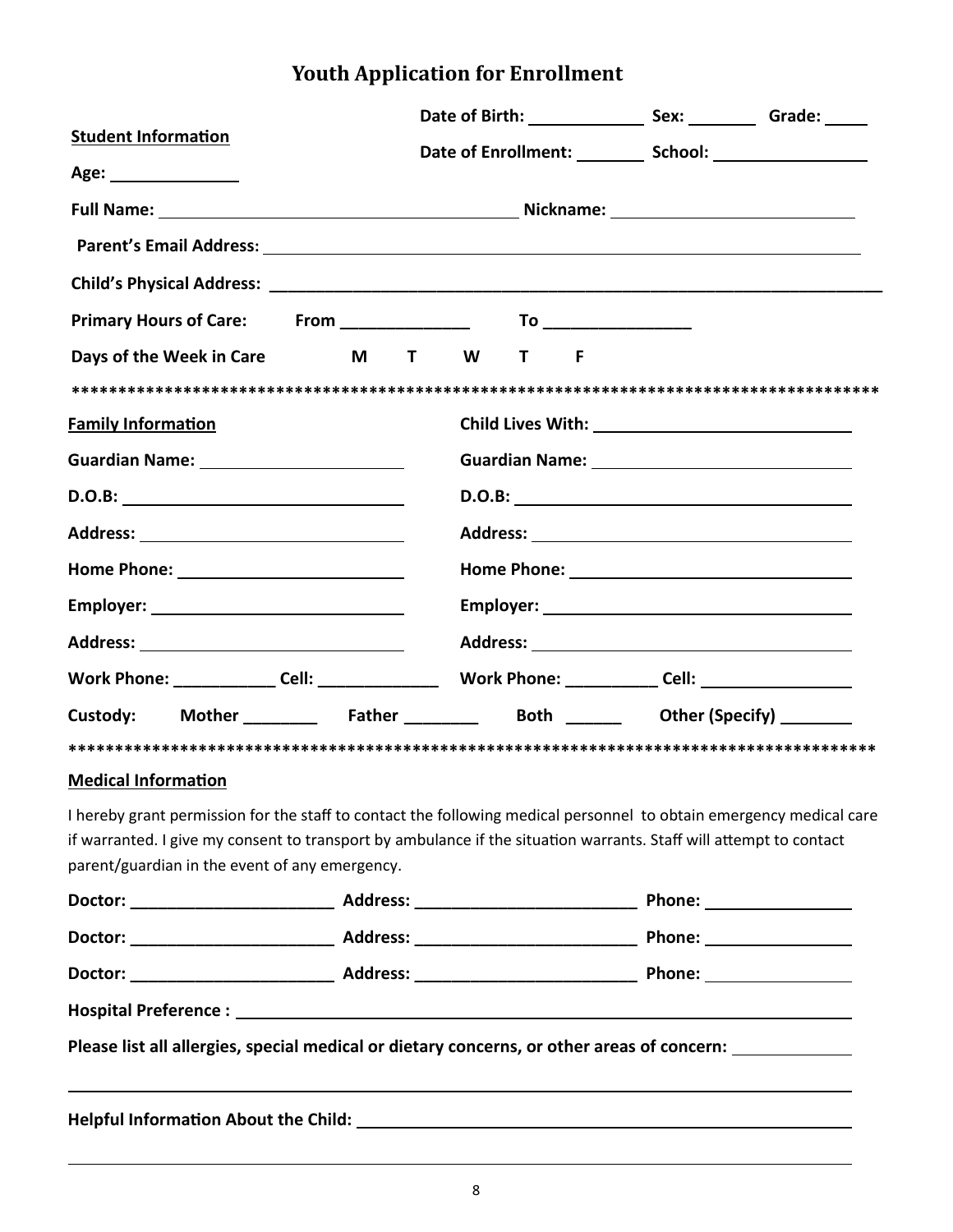# **Town of Fort Myers Beach**

# **Pick Up Authorization and Emergency Contacts:**

Child will be released to the custodial parent or legal guardian and the persons listed below with a government issued photo ID. These people are people you trust and the people who will be contacted and are authorized to remove your child from the facility in case of illness, accident, or emergency. Please make sure to add yourself as an emergency contact. We will begin at #1 and go in order down the list when making calls. Any additions to the list must be made in person by a Parent/ legal guardian and **CANNOT** be made by phone.

#### **Bay Oaks will NOT release any participant to ANY persons not listed on an authorized pick-up under any circumstances.**

| Name                                                                                                                                                                                                                                                                                                                                                                                                                                                                                                           | Cell #                                                                                                                                                                                                                                                                                                                                                                                                                                                                                 | Work#  | Home | Relationship |
|----------------------------------------------------------------------------------------------------------------------------------------------------------------------------------------------------------------------------------------------------------------------------------------------------------------------------------------------------------------------------------------------------------------------------------------------------------------------------------------------------------------|----------------------------------------------------------------------------------------------------------------------------------------------------------------------------------------------------------------------------------------------------------------------------------------------------------------------------------------------------------------------------------------------------------------------------------------------------------------------------------------|--------|------|--------------|
|                                                                                                                                                                                                                                                                                                                                                                                                                                                                                                                | 2.                                                                                                                                                                                                                                                                                                                                                                                                                                                                                     |        |      |              |
| Name                                                                                                                                                                                                                                                                                                                                                                                                                                                                                                           | Cell #                                                                                                                                                                                                                                                                                                                                                                                                                                                                                 | Work#  | Home | Relationship |
| $\begin{array}{c} 3. \qquad \qquad \text{---} \qquad \qquad \text{---} \qquad \text{---} \qquad \text{---} \qquad \text{---} \qquad \text{---} \qquad \text{---} \qquad \text{---} \qquad \text{---} \qquad \text{---} \qquad \text{---} \qquad \text{---} \qquad \text{---} \qquad \text{---} \qquad \text{---} \qquad \text{---} \qquad \text{---} \qquad \text{---} \qquad \text{---} \qquad \text{---} \qquad \text{---} \qquad \text{---} \qquad \text{---} \qquad \text{---} \qquad \text{---} \qquad \$ |                                                                                                                                                                                                                                                                                                                                                                                                                                                                                        |        |      |              |
| Name                                                                                                                                                                                                                                                                                                                                                                                                                                                                                                           | Cell #                                                                                                                                                                                                                                                                                                                                                                                                                                                                                 | Work#  | Home | Relationship |
|                                                                                                                                                                                                                                                                                                                                                                                                                                                                                                                | 4.                                                                                                                                                                                                                                                                                                                                                                                                                                                                                     |        |      |              |
| Name                                                                                                                                                                                                                                                                                                                                                                                                                                                                                                           | Cell #                                                                                                                                                                                                                                                                                                                                                                                                                                                                                 | Work#  | Home | Relationship |
|                                                                                                                                                                                                                                                                                                                                                                                                                                                                                                                |                                                                                                                                                                                                                                                                                                                                                                                                                                                                                        |        |      |              |
| Name                                                                                                                                                                                                                                                                                                                                                                                                                                                                                                           | Cell #                                                                                                                                                                                                                                                                                                                                                                                                                                                                                 | Work#  | Home | Relationship |
| $6.$                                                                                                                                                                                                                                                                                                                                                                                                                                                                                                           | <u> 1989 - Johann Barn, mars an t-Amerikaansk politiker (</u>                                                                                                                                                                                                                                                                                                                                                                                                                          |        |      |              |
| Name                                                                                                                                                                                                                                                                                                                                                                                                                                                                                                           | Cell #                                                                                                                                                                                                                                                                                                                                                                                                                                                                                 | Work # | Home | Relationship |
|                                                                                                                                                                                                                                                                                                                                                                                                                                                                                                                | 7.                                                                                                                                                                                                                                                                                                                                                                                                                                                                                     |        |      |              |
|                                                                                                                                                                                                                                                                                                                                                                                                                                                                                                                | Cell #                                                                                                                                                                                                                                                                                                                                                                                                                                                                                 | Work#  | Home | Relationship |
| $8. \underline{\hspace{2cm}}$                                                                                                                                                                                                                                                                                                                                                                                                                                                                                  |                                                                                                                                                                                                                                                                                                                                                                                                                                                                                        |        |      |              |
| Name                                                                                                                                                                                                                                                                                                                                                                                                                                                                                                           | Cell #                                                                                                                                                                                                                                                                                                                                                                                                                                                                                 | Work#  | Home | Relationship |
| 9.                                                                                                                                                                                                                                                                                                                                                                                                                                                                                                             |                                                                                                                                                                                                                                                                                                                                                                                                                                                                                        |        |      |              |
| Name                                                                                                                                                                                                                                                                                                                                                                                                                                                                                                           | Cell #                                                                                                                                                                                                                                                                                                                                                                                                                                                                                 | Work#  | Home | Relationship |
|                                                                                                                                                                                                                                                                                                                                                                                                                                                                                                                | $10. \begin{tabular}{@{}c@{}} \hline \multicolumn{3}{c}{} & \multicolumn{3}{c}{} & \multicolumn{3}{c}{} \\ \multicolumn{3}{c}{} & \multicolumn{3}{c}{} & \multicolumn{3}{c}{} \\ \multicolumn{3}{c}{} & \multicolumn{3}{c}{} & \multicolumn{3}{c}{} \\ \multicolumn{3}{c}{} & \multicolumn{3}{c}{} & \multicolumn{3}{c}{} \\ \multicolumn{3}{c}{} & \multicolumn{3}{c}{} & \multicolumn{3}{c}{} \\ \multicolumn{3}{c}{} & \multicolumn{3}{c}{} & \multicolumn{3}{c}{} \\ \multicolumn$ |        |      |              |
| Name                                                                                                                                                                                                                                                                                                                                                                                                                                                                                                           | Cell #                                                                                                                                                                                                                                                                                                                                                                                                                                                                                 | Work#  | Home | Relationship |